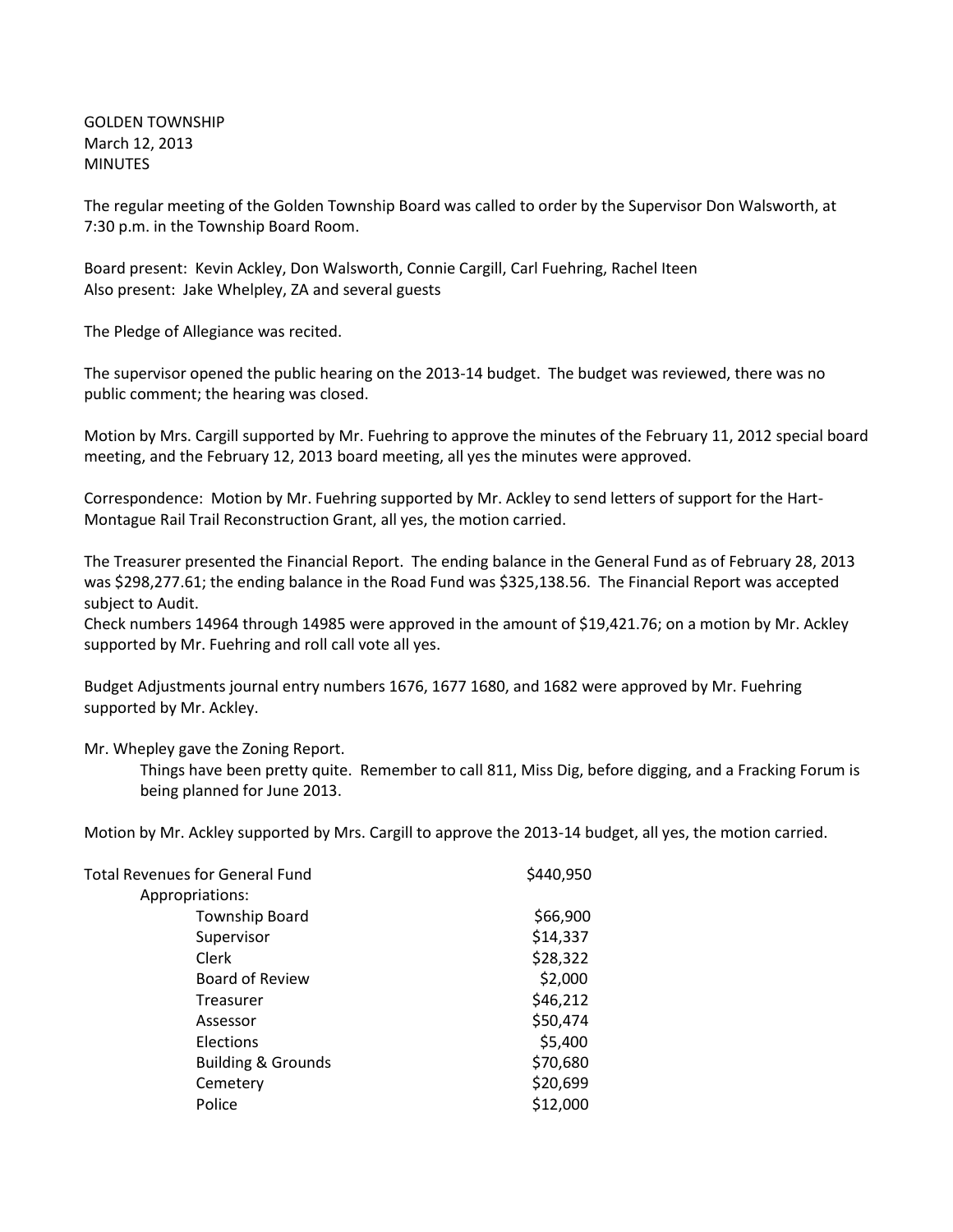| <b>Fire Department</b>                                       | \$25,000  |
|--------------------------------------------------------------|-----------|
| <b>Street Lighting</b>                                       | \$7,500   |
| Zoning                                                       | \$37,154  |
| Parks & Recreation Depart.                                   | \$22,660  |
| Library                                                      | \$15,000  |
| Debt Service                                                 | \$16,612  |
| <b>Total Appropriations</b>                                  | \$440,950 |
| <b>Total Revenues for Road Fund</b>                          | \$325,110 |
| <b>Total Appropriations</b>                                  | \$325,110 |
| <b>Total Revenues for Fire Fund</b>                          | \$80,020  |
| <b>Total Appropriations</b>                                  | \$80,020  |
| <b>Total revenues Silver Lake Corridor Construction Fund</b> | \$31,712  |
| <b>Total Appropriation</b>                                   | \$26,612  |
| Revenues - All Funds                                         | \$877,792 |
| Appropriations - All Funds                                   | \$872,692 |

Motion by Mr. Ackley supported by Mr. Fuehring to approve the Golden Township 2013 General Appropriations Act. Roll call vote all yes, the motion carried.

## **GOLDEN TOWNSHIP GENERAL APPROPRIATIONS ACT**

Golden Township resolves:

SECTION 1. This resolution shall be known as the Golden Township 2013 General Appropriations Act.

SECTION 2. Public Hearing on the Budget – pursuant to MCLA141.412 and .413, notice of a public hearing on the proposed budget was published in a newspaper of general circulation on March 7, 2013 and a public hearing on the proposed budget was held on March 12, 2013.

SECTION 3. The Golden Township Board adopts the 2013-2014 fiscal year budgets for the various funds by department.

SECTION 4. The Golden Township Board shall cause to be levied and collected the general property tax on all real and personal property within the Township upon the current tax roll and allocated mileage of 1.2 mill township operations; and voter authorized millage of 1.96 mills for road maintenance and repair, and .5 mills for fire protection.

SECTION 5. All claims against the Township shall be approved by the Golden Township Board prior to being paid, prepayment will be allowed for Card member Services, Larsons, Great Lakes Energy and Consumers energy.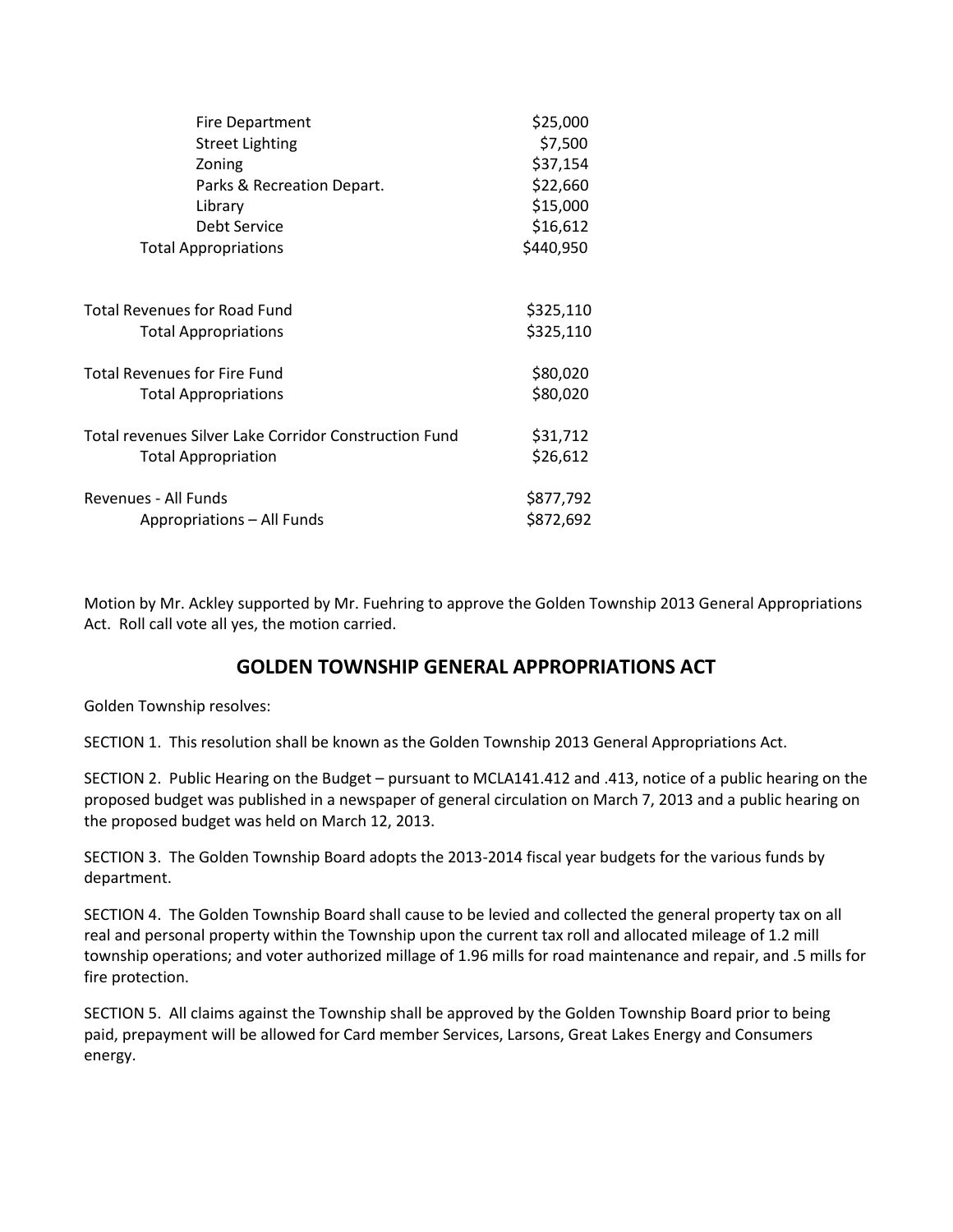SECTION 6. Included in the budget are the following amounts of the salary, hourly and per diem rates for the officials and employees of the Township:

Per Diem – PC and ZBA - \$50; Trustees - \$125. Supervisor - \$12,087. Assessor - \$41,054. Clerk - \$17,122 Deputy Clerk - \$12.25 per hour Elections - \$11.00 per hour Treasurer - \$21,942. Deputy Treasurer - \$12.75 per hour Zoning - \$23,454. Cemetery - \$11.33 per hour

SECTION 7. Estimated revenues and expenditures for Golden Township for the funds are:

| General - 440,950. Revenue                | \$440,950 Expense |
|-------------------------------------------|-------------------|
| Road - \$325,110 Revenue                  | \$325,110 Expense |
| Fire Fund - \$80,020 Revenue              | \$80,020 Expense  |
| Silver Lake Trail Fund - \$31,712 Revenue | \$26612 Expense   |

MOTION made by Mr. Ackley, seconded by Mr. Fuehring, to adopt the forgoing resolution and General Appropriations Act. Upon roll call vote the following voted:

Ayes: Mr. Fuehring, Mrs. Cargill, Mr. Walsworth, Mr. Ackley, Mrs. Iteen

Nays: None

Absent: None

The Supervisor declared the motion carried and the resolution adopted on the 12<sup>th</sup> day of March, 2013.

Signed: \_\_\_\_\_\_\_\_\_\_\_\_\_\_\_\_\_\_\_\_\_\_\_\_\_\_\_\_\_\_\_\_\_\_Donald Walsworth, Supervisor

Motion by Mrs. Cargill, supported by Mr. Ackley to approve the 2013 March Board of Review Alternate Dates Resolution.

## **RESOLUTION 2013 MARCH BOARD OF REVIEW ALTERNATE DATES**

**WHEREAS**, Public Act 194, 2003 allows the township board by resolution to select an alternative starting date in March when the board of review shall initially meet,

**WHEREAS**, MCL 211.30 provides the alternative starting dates shall be the Tuesday or Wednesday following the second Monday of March.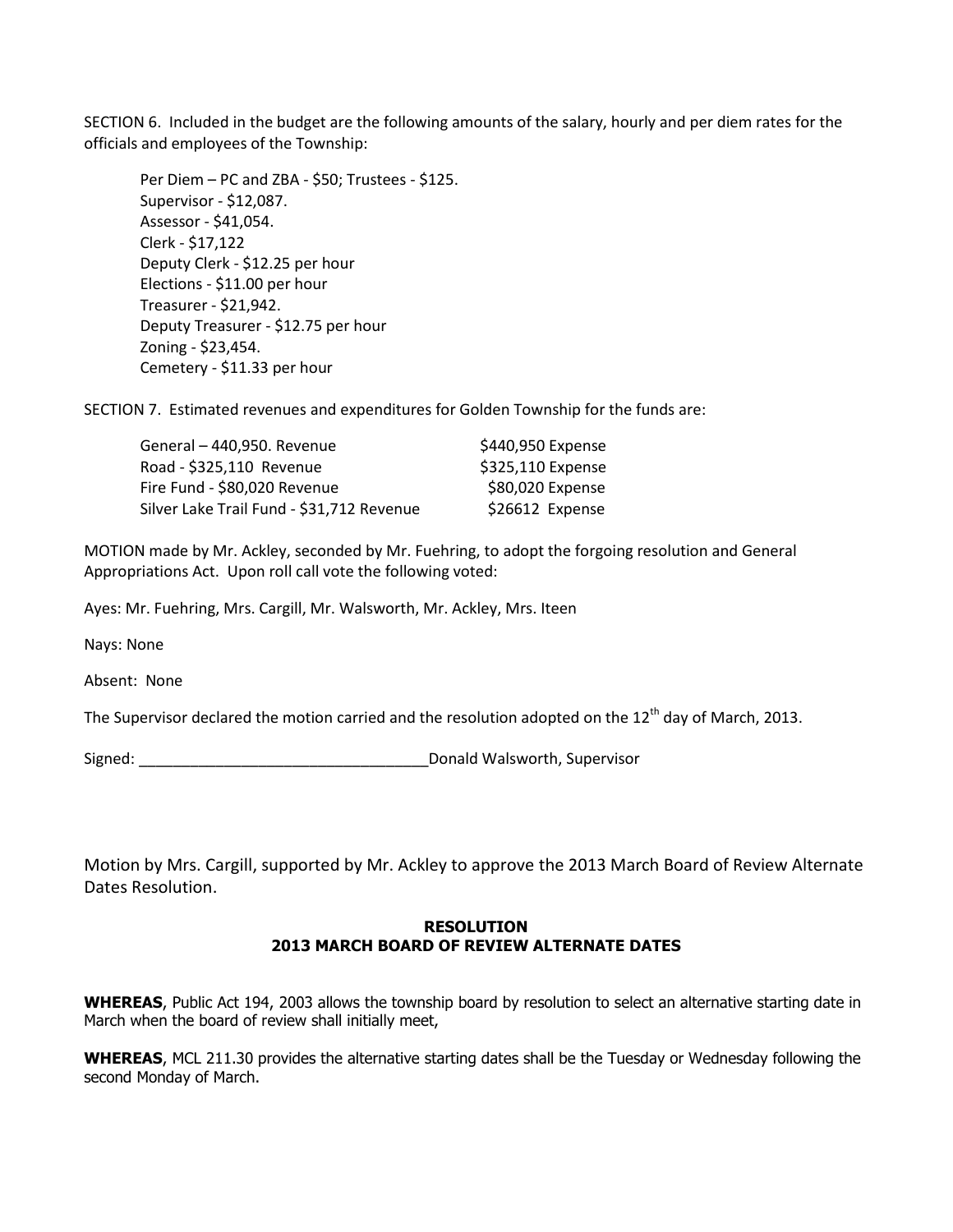**WHEREAS**, The township assessor will be available to assist the board of review on Wednesday March 16<sup>th</sup> 2013.

**NOW THEREFORE, BE IT RESOLVED** that the Golden Township board has approved the following Board of Review dates for 2013. March 5<sup>th</sup>, 11<sup>th</sup>, 15<sup>th</sup> & 16<sup>th</sup>.

The foregoing resolution offered by Board Member Connie Cargill. Second, offered by Board Member Kevin Ackley the motion passed. The Supervisor declared the resolution adopted at the regular monthly meeting of the Golden Township Board on March 12, 2013.

Clerk

\_\_\_\_\_\_\_\_\_\_\_\_\_\_\_\_\_\_\_\_\_\_\_\_\_\_

Motion by Mr. Ackley supported by Mr. Fuehring to approve the Federal Poverty Income Standards for 2013 assessments Golden Township Resolution.

## **01-13 GOLDEN TOWNSHIP RESOLUTION FEDERAL POVERTY INCOME STANDARDS FOR 2013 ASSESSMENTS**

The following are the federal poverty income standards which the United States Office of Management and Budget recommends that federal departments and agencies use. The standards are actually compiled and published by the Bureau of the Census which refers to them as "poverty thresholds."

The governing body of the local assessing unit has the option of considering the age of the resident(s) when establishing their guidelines. This provision applies only when one or two persons reside in the homestead, because there are no age-related thresholds for three or more persons in the homestead.

The following are the federal poverty income standards as of November 6, 2012, for use in setting poverty exemption guidelines for 2013 assessments.

| <b>Size of Family Unit</b> | <b>Poverty Guidelines</b> |
|----------------------------|---------------------------|
| 1                          | \$11,170                  |
| 2                          | \$15,130                  |
| 3                          | \$19,090                  |
| 4                          | \$23,050                  |
| 5                          | \$27,010                  |
| 6                          | \$30,970                  |
| 7                          | \$34,940                  |
| 8                          | \$38,890                  |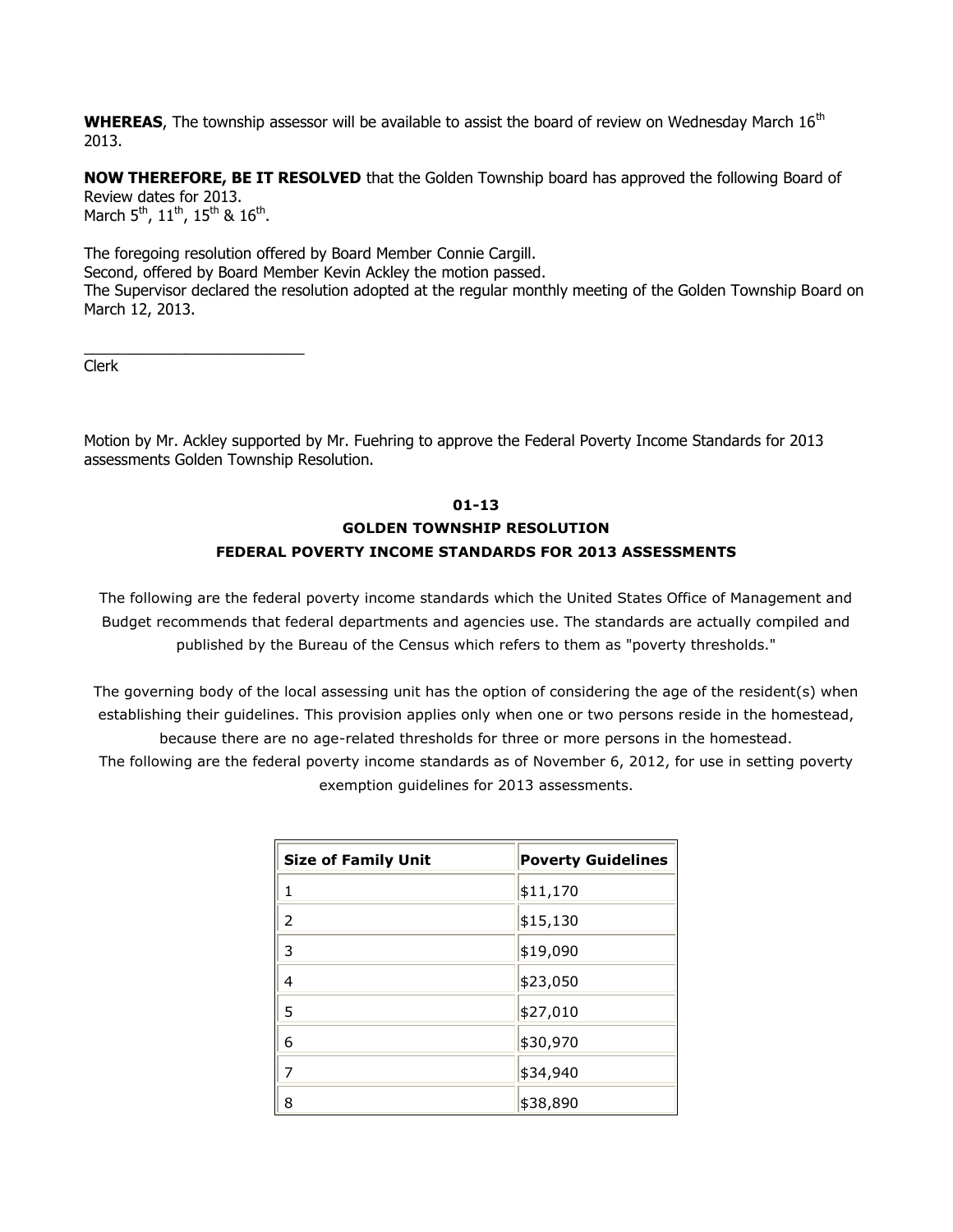For each additional person,  $add:$  \$3,960

WHEREAS, the adoption of guidelines for poverty exemptions is within the purview of the township board; and

WHEREAS, the homestead of persons who, in the judgment of the supervisor and board of review, by reason of poverty, are unable to contribute to the public charges is eligible for exemption in whole or part from taxation under Public Act 390, 1994 (MCL 211.7u); and

WHEREAS, pursuant to PA 390, 1994 Golden Township, Oceana County adopts the following guidelines for the supervisor and board of review to implement. The guidelines shall include but not be limited to the specific income and asset levels of the claimant and all persons residing in the household, including any property tax credit returns, filed in the current or immediately preceding year;

To be eligible, a person shall do all the following on an annual basis:

1) Be an owner of and occupy as a homestead the property for which an exemption is requested.

2) File a claim with the supervisor or board of review, accompanied by federal and state income tax returns for all persons residing in the homestead, including any property tax credit returns filed in the immediately preceding year or in the current year.

3) Produce a valid drivers' license or other form of identification if requested.

4) Produce a deed, land contract, or other evidence of ownership of the property for which an exemption is requested if requested.

5) Meet the federal poverty income standards as defined and determined annually by the United States Office of Management and Budget.

6) The application for an exemption shall be filed after January 1, but before the day prior to the last day of board of review.

7) Any additional eligibility requirements as determined by the township board;

NOW, THEREFORE, BE IT HEREBY RESOLVED that the board of review shall follow the above stated policy and federal guidelines in granting or denying an exemption, unless the board of review determines there are substantial and compelling reasons why there should be a deviation from the policy and federal guidelines and these are communicated in writing to the claimant.

The foregoing resolution offered by Board Member Ackley and supported by Board Member Fuehring. The Supervisor declared the resolution adopted.

I, Rachel Iteen, the duly elected and acting Clerk of Golden Township, hereby certify that the foregoing resolution was adopted by the township board of said township at the regular meeting of said board held on March 12, 2013, at which meeting a quorum was present of said members as hereinbefore set forth; that said resolution was ordered to take immediate effect.

Clerk

\_\_\_\_\_\_\_\_\_\_\_\_\_\_\_\_\_\_\_\_\_\_\_\_\_\_\_\_\_\_\_